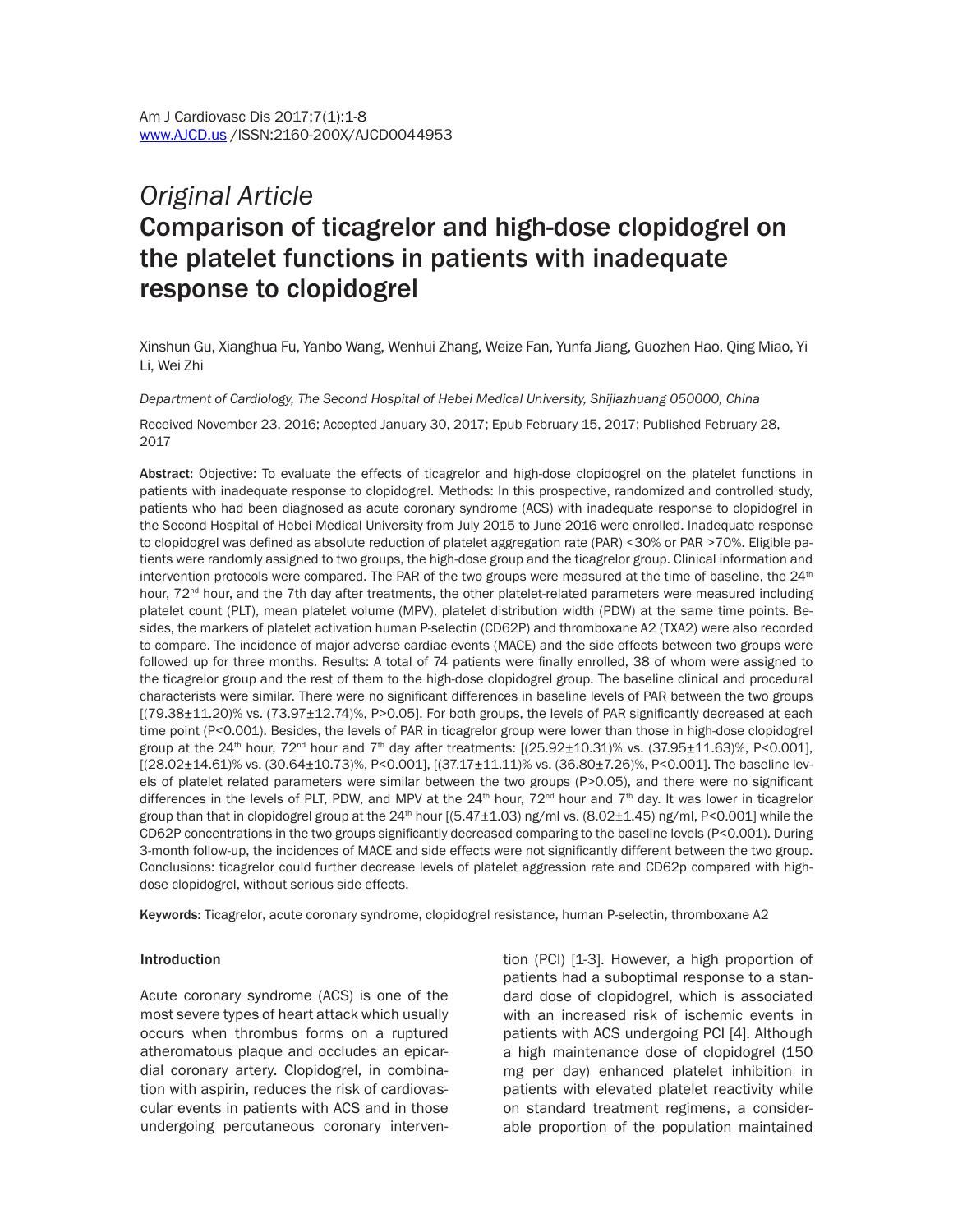persistently elevated platelet function despite the more aggressive P2Y12 receptor blockade [5]. These results demonstrate the need for alternative platelet inhibition strategies for this high-risk patient population.

Ticagrelor, an oral reversible P2Y12 receptor inhibitor, has been demonstrated to decrease the atherosclerotic thrombosis by inhibiting the formation of new blood clots [6]. Moreover, in the PLATO trial, ticagrelor has been found to be superior to clopidogrel in reducing cardiac events without causing a significant increase in the incidence of bleeding. However, few studys have focused on the clinical effects and platelet functions of ticagrelor and high-dose clopidogrel in ACS patients with inadequate response to clopidogrel. The aim of the study was to evaluate the effects of ticagrelor and highdose clopidogrel on the platelet functions and clinical outcomes in ACS patients with inadequate response to clopidogrel.

# Methods

# *Study population*

From July 2015 to June 2016, all consecutive non-ST elevation ACS patients with inadequate response to clopidogrel in the Department of Cardiology of the Second Hospital of Hebei Medical University were enrolled in our study.

The inclusion criteria were as follows: (1) Patients were included with the diagnosis of ACS made according to the ACC/AHA guideline [7]; (2) Laboratory examinations indicated inadequate response to clopidogrel. In this study, the platelet aggregation rate was measured by turbidimetric method. Inadequate response to clopidogrel was defined as absolute reduction of platelet aggregation rate (PAR) <30% or PAR >70%.

Exclusion criteria were: 1) history of old myocardial infarction; 2) contraindication for aspirin, clopidrogrel, ticagrelor or heparin; 3) renal failure [indicated by a serum creatinine concentration above 2.5 mg/dL (221 mmol/L)]; 4) history of neutropenia, thrombocytopenia, or hepatic dysfunction; 5) participated in other clinical trials. Patients with bleeding diathesis, thrombocytopenia, recent stroke, severe hepatic dysfunction, women with pregnancy and lactation, and received GP II b/III a receptor antagonist therapy were also excluded.

The study protocol was approved by the Ethical Committee of the Second Hospital of Hebei Medical University, and the written informed consent was given by all patients before cardiac catheterization procedures were performed.

# *Study protocols*

Eligible patients were randomly assigned to the high-dose clopidogrel group and the ticagrelor group, and recieved high-dose clopidogrel (600 mg loading dose followed by a 150-mg MD) or ticagrelor (180 mg loading dose followed by a 90-mg BID). The other medications were administered to the patients (including diuretics, intravenous vasodilator, lipid-lowering, betablockade, and angiotensin-converting enzyme inhibitors) according to current best practice. Coronary angiography (CAG) and percutaneous coronary intervention (PCI) were performed via transradial artery approach for patients in both groups utilizing the standard technique. According to the results of angiography, PCI was performed unless the blood flow of IRA achieved TIMI flow grade 3 without significant stenosis.

Clinical information were collected including: age, gender, risk factors, Body Mass Index (BMI), pathological changes of coronary artery and the basic medical treatment. Platelet aggregation rate of the two groups were measured at the time of baseline, the 24<sup>th</sup> hour, the  $72<sup>nd</sup>$  hour, and the  $7<sup>th</sup>$  day after treatments, the other platelet-related parameters were measured including platelet count (PLT), mean platelet volume (MPV), and platelet distribution width (PDW) at the same time points. Besides, the markers of platelet activation Human P-selectin (CD62P) and thromboxane A2 (TXA2) at baseline and  $72<sup>nd</sup>$  hour after treatments were also measured.

The incidence of major adverse cardiac events (MACE) and the adverse events between two groups were followed up for three months, including cardiac death, heart failure, remyocardial, targeted vessel reconstruction, cardiac readmission, bleeding complications, dyspnea, and bradycardia.

# *Endpoints and definitions*

Endpoints were recorded from the admission to discharge from hospital. The primary endpoint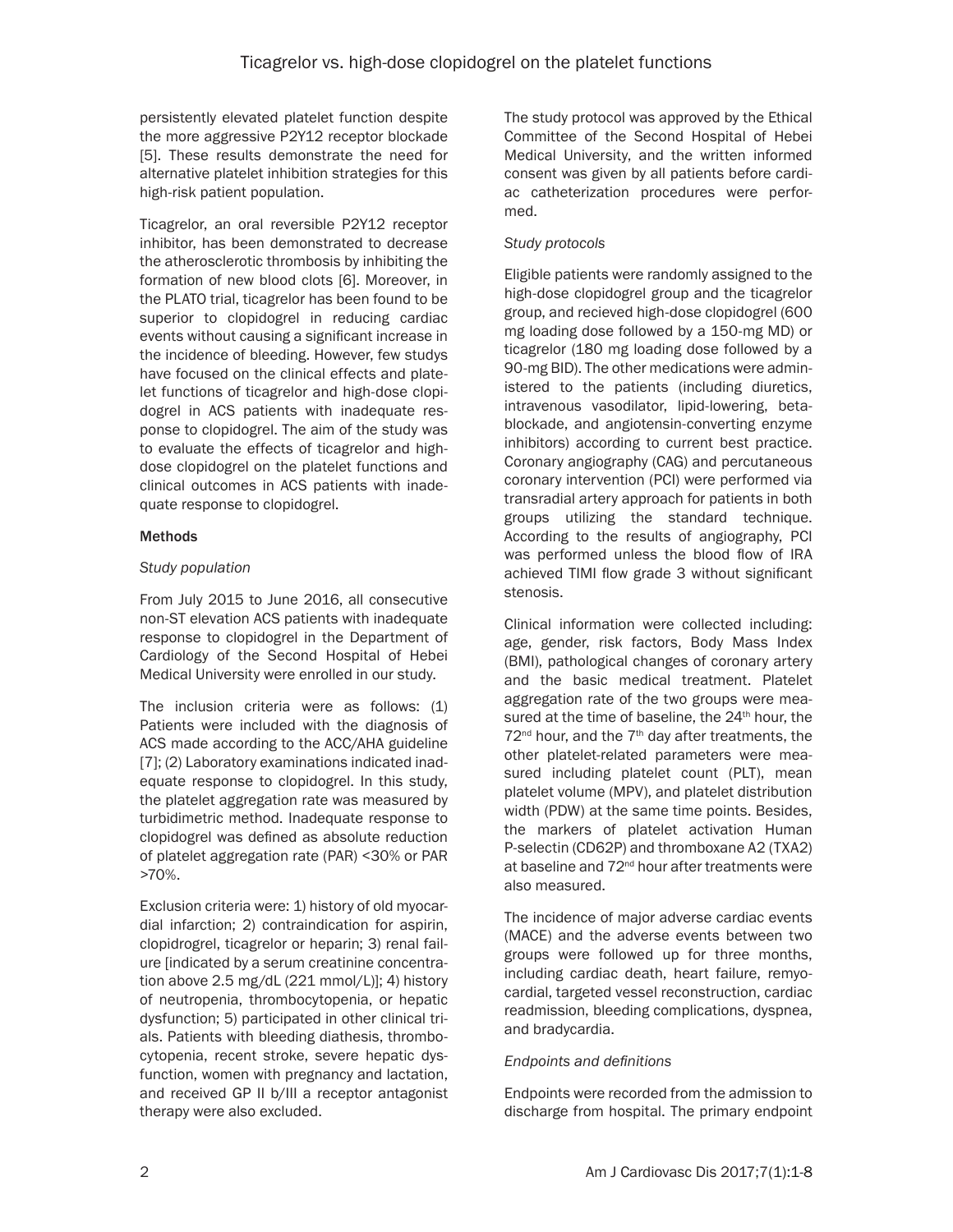|                              | Ticagrelor group<br>$(n=38)$ | Clopidogrel group<br>(n=36) | P value |
|------------------------------|------------------------------|-----------------------------|---------|
| Age (yrs)                    | 58.53±9.43                   | $60.15 + 9.14$              | 0.456   |
| Male-n. (%)                  | 30 (78.9)                    | 27 (75.0)                   | 0.899   |
| BMI                          | 23.48±2.68                   | 23.76±2.46                  | 0.642   |
| Smoking-n. (%)               | 25 (65.8)                    | 21 (58.31)                  | 0.674   |
| Hypertension-n. (%)          | 25 (65.8)                    | 24 (66.7)                   | 0.868   |
| Diabetes-n. (%)              | 10(26.3)                     | 11 (30.6)                   | 0.884   |
| Dyslipidemia-n. (%)          | 13 (34.2)                    | 9(25.0)                     | 0.541   |
| Family history of CAD-n. (%) | 8(21.1)                      | 7(19.4)                     | 0.907   |
| <b>GRACE Score</b>           | 115.49±41.53                 | 105.02±29.86                | 0.219   |
| <b>CRUSADE Score</b>         | 27.67±11.35                  | 25.36±10.04                 | 0.358   |
| Ejection fraction-n. (%)     | 54.19±6.17                   | 55.61±4.42                  | 0.261   |
| UA-n. (%)                    | 29 (76.3)                    | 26 (72.2)                   | 0.891   |
| NSTEMI-n. (%)                | 9(23.7)                      | 10(27.8)                    | 0.891   |
| Beta-blockers-n. (%)         | 32 (84.2)                    | 31(86.1)                    | 0.923   |
| ACE inhibitors-n. (%)        | 29 (76.3)                    | 24 (83.3)                   | 0.645   |
| Calcium blockers-n. (%)      | 15 (39.5)                    | 18 (50.0)                   | 0.499   |
| Statins-n. (%)               | 36 (94.7)                    | 35 (97.2)                   | 1.000   |
| Nitrate agent-n. (%)         | 27(71.1)                     | 24 (66.7)                   | 0.604   |

NOTE: BMI: Body Mass Index; CAD: coronary artery disease; NSTEMI: Non-ST-Segment Elevation Myocardial infarction; UA: Unstable angina.

|                            | Ticagrelor group<br>$(n=38)$ | Clopidogrel<br>group $(n=36)$ | P value |
|----------------------------|------------------------------|-------------------------------|---------|
| Multivessel-n. (%)         | 15 (39.5)                    | 11 (30.6)                     | 0.576   |
| CTO-n. (%)                 | 3(7.9)                       | 4(11.1)                       | 0.707   |
| Culprit vessel-n. (%)      |                              |                               |         |
| <b>LAD</b>                 | 16 (42.1)                    | 17 (47.2)                     | 0.835   |
| <b>LCX</b>                 | 9(23.7)                      | 8(22.2)                       | 0.899   |
| <b>RCA</b>                 | 12 (31.6)                    | 9(25.0)                       | 0.712   |
| LM                         | 1(2.6)                       | 2(5.6)                        | 0.604   |
| PCI-n. (%)                 | 34 (89.5)                    | 31(86.1)                      | 0.732   |
| No. of stents per patient  | $1.2 + 0.6$                  | $1.3 + 0.5$                   | 0.440   |
| TIMI grade after PCI       |                              |                               | 1.000   |
| TIMI grade $<$ 3-n. $(\%)$ | 2(5.3)                       | 2(5.6)                        |         |
| TIMI grade $3-n$ . $(\%)$  | 36 (94.7)                    | 34 (94.4)                     |         |
| <b>CTFC</b>                | 26.73±3.98                   | 27.18±3.62                    | 0.613   |
| <b>TMPG after PCI</b>      |                              |                               | 0.907   |
| TMPG $<$ 3-n. $(\%)$       | 7 (18.4)                     | 8(22.2)                       |         |
| TMPG 3-n. (%)              | 31(81.6)                     | 28 (77.8)                     |         |

NOTE: CTO: chronic total occlusion; LAD: Left Artery Descending; LCX: Left Circumflex Artery; RCA: Right Coronary Artery; PCI: percutaneous coronary intervention; CTFC: corrected TIMI frame count; TMPG: TIMI myocardial perfusion grade.

of this study was PAR measured at 24<sup>th</sup> hour and 72nd hour after the administration of the

study drugs. Secondary endpoint was the incidences of MACE and side effects.

#### *Statistical analyses*

All clinical datas were analyzed with SPSS 20.0. Absolute numbers and percentages were computed to describe the patient population. Continuous variables are expressed as mean  $\pm$  SD and are compared using the unpaired t test for normal distributions and Mann-Whitney U test for non-normally distributed variables. Categorical variables are expressed as absolute or relative frequencies and are compared using chi-square analyses or the Fisher's exact test, as appropriate to the cell frequencies. Values of *P*<0.05 were considered statistically significant.

### **Results**

Among the overall 81 ACS patients with inadequate response to clopidogrel, 7 of them were excluded: 2 patients with renal or liver dysfunctions, 3 patient was used tirofiban which was a GP II b/III a receptor antagonist, 1 patient with contraindication of ticagrelor, and 1 patient with refusal of study. A total of 74 patients were finally enrolled, 38 of whom were assigned to the ticagrelor group and the rest of them to the high-dose clopidogrel group.

## *Comparisons of baseline clinical characteristics*

There were no significant differences between both groups in baseline characteristics,

including gender distribution, age, risk factors (hypertension, diabetes mellitus, hyperlipider-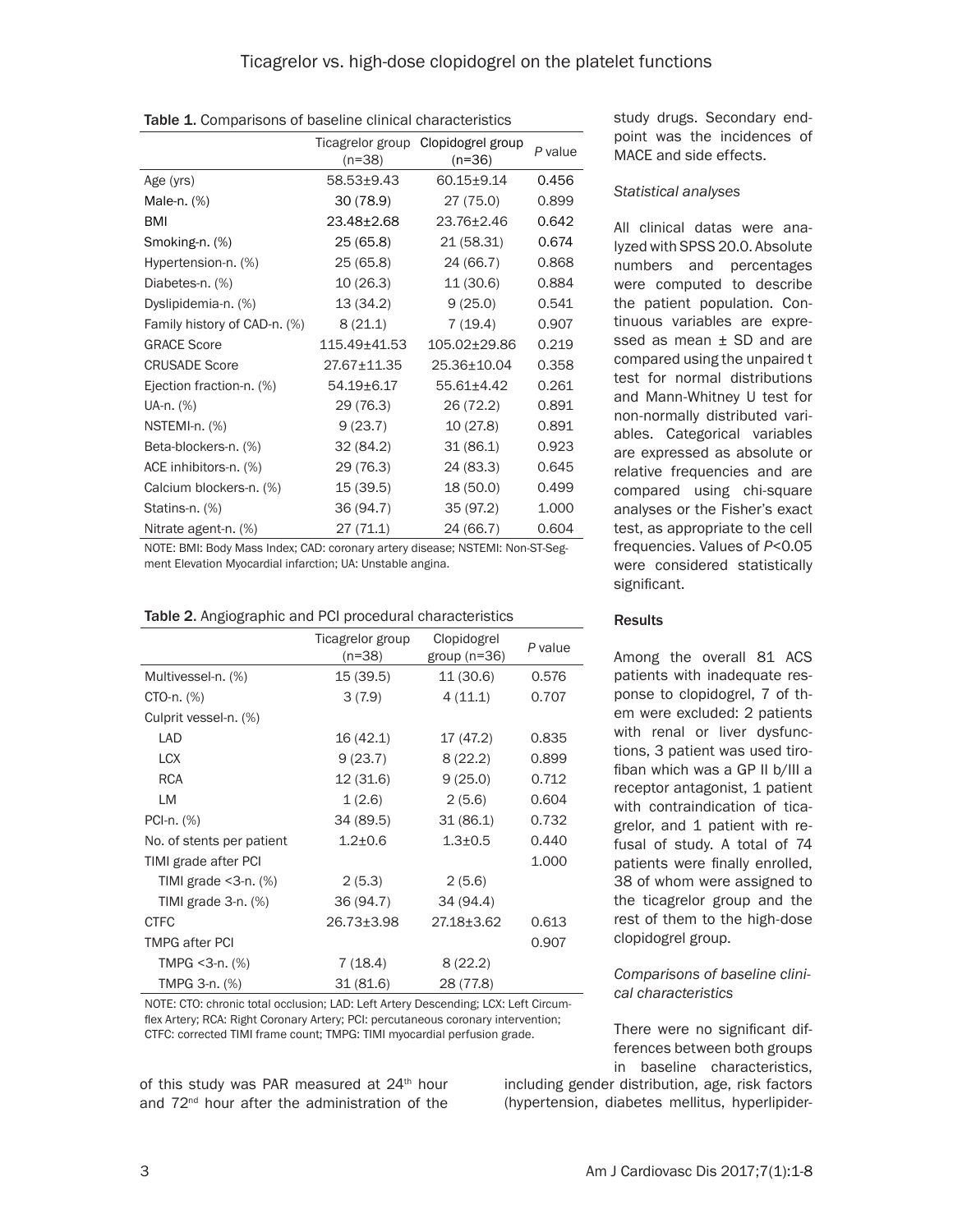

Figure 1. Comparison of platelet aggregation rates between the two groups. Notes: \*: compared with baseline level. #: compared with high-dose clopidogrel group.



Figure 2. Comparison of levels of PLT counts between the two groups.

mia, smoking history), BMI, GRACE score, CR-USADE score, basic medication, pathological changes of coronary artery, angiographic and procedural characteristics (P>0.05) (Table 1).

## *CAG and PCI procedural characteristics*

CAG and PCI procedural characteristics were shown in Table 2. All cases received CAG and PCI successfully. There were no significant differences in distributions of culprit vessels, number of stent(s), and coronary flow of culprit vessels after PCI procedurals between the two groups (all P<0.05) (Table 2).

*Comparison of PAR between the two groups*

There were no significant differences in baseline levels of PAR between the two groups [(79.38±11.20)% vs. (73.97± 12.74)%, *P*>0.05]. For both groups, the levels of PAR significantly decreased at each time point (*P*<0.001). Besides, the levels of PAR in ticagrel group were lower than those in high-dose clopidogrel group at the 24<sup>th</sup> hour, 72<sup>nd</sup> hour and 7<sup>th</sup> day after treatments: [(25.92±10.31)% vs. (37.95± 11.63)%, *P*<0.001], [(28.02± 14.61)% vs. (30.64±10.73)%, *P<*0.001], [(37.17±11.11)% vs. (36.80±7.26)%, *P*<0.001]  $(Figure 1)$ .

## *Comparison of levels of platelet related parameters between the two groups*

The baseline levels of PLT, PDW, and MPV were similar between the two groups (*P*>0.05), and there were no significant differences in the levels of PLT, PDW, and MPV at the 24<sup>th</sup> hour, 72<sup>nd</sup> hour and 7th day. Besides, Compared to high-dose clopidogrel group, the values of PLT and PDW at different time points were also not significantly different (*P*>0.05), but the level of MPV

in ticargrel group had a tendency to decrease (Figures 2-4). There were also no significant differences of the platelet activation markers CD62p (*P*=0.825) and TXA2 (*P*=0.233) between the two groups. However, it was lower in ticagrelor group than that in clopidogrel group at the 24th hour [(5.47±1.03) ng/ml vs. (8.02±1.45) ng/ml, *P*<0.001] while the CD62P concentrations of the two groups significantly decrease to the baseline levels (*P*<0.001). However, there were no significant differences in TXA2 concentrations between the two groups or the same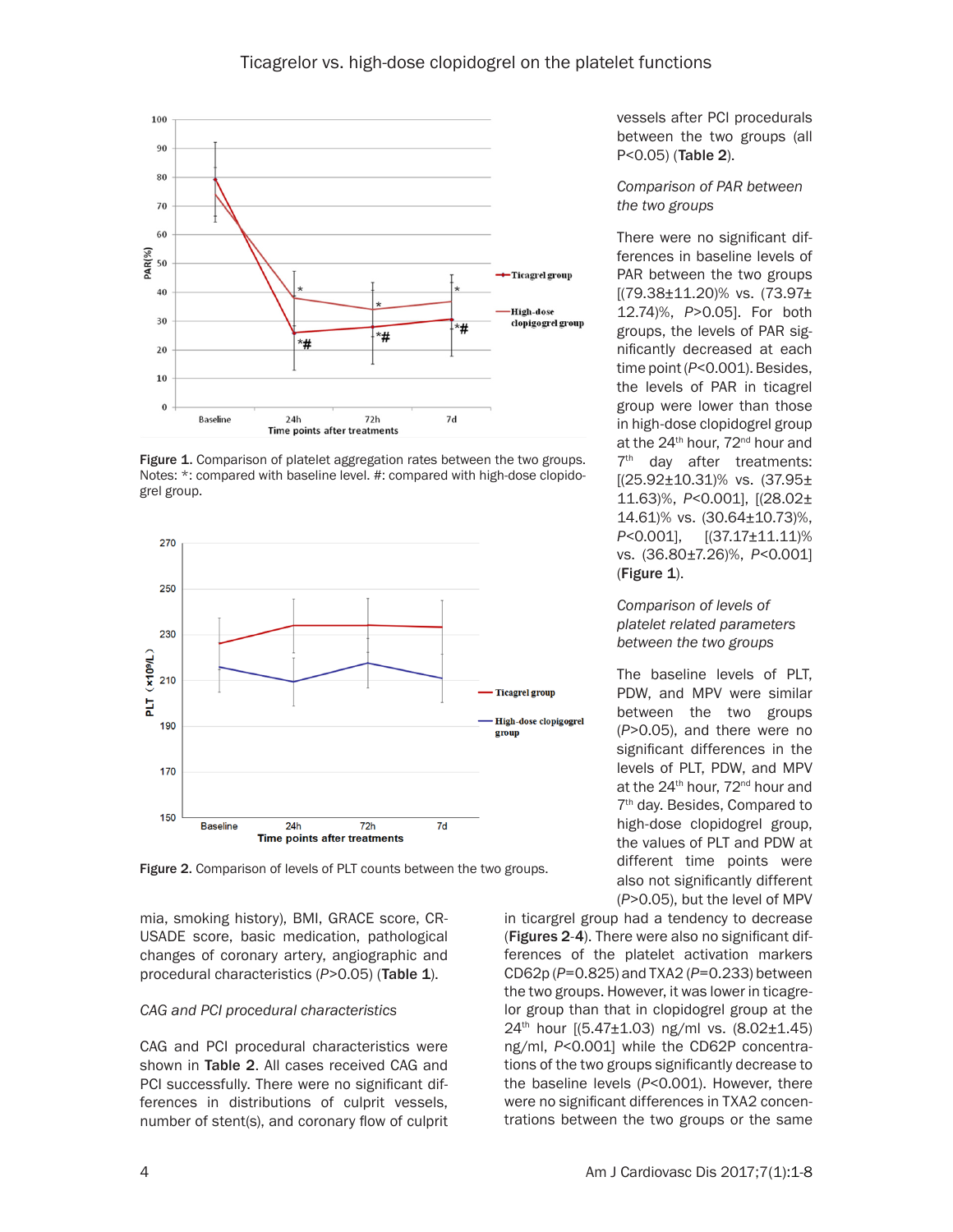# Ticagrelor vs. high-dose clopidogrel on the platelet functions



Figure 3. Comparison of levels of MPV between the two groups.



Figure 4. Comparison of levels of PDW between the two groups.

| Table 3. Platelet-related parameters between |
|----------------------------------------------|
| the two groups                               |

|          | Ticagrelor<br>group $(n=38)$ | Clopidogrel<br>group $(n=36)$ | P       |
|----------|------------------------------|-------------------------------|---------|
| CD62P(0) | $10.87 + 1.67$               | $10.79 + 1.31$                | 0.820   |
| CD62P(1) | $5.47 \pm 1.03#$             | $8.02 \pm 1.45 \#$            | < 0.001 |
| TXA2(0)  | 52.07±8.26                   | 54.43±8.94                    | 0.242   |
| TXA2(1)  | 49.29±6.72                   | 48.77±8.64                    | 0.773   |
|          |                              |                               |         |

NOTE: CD62P (0): CD 62P at baseline; CD62P (1): CD 62P 72nd hour after treatments; TXA2 (0): TXA2 at baseline; TXA2 (1): TXA2 72<sup>nd</sup> hour after treatments; #: *P*<0.001 Compared with baseline level.

group at each time point (Table 3).

*Incidences of MACE and side effects during 3-month follow-up*

During 3-month follow-up, there were 9 cases of cardiovascular adverse events, and 3 cases of Minor bleeding in high-dose clopidogrel group; there were 12 cases of cardiovascular adverse events, 4 cases of minor bleeding, 4 cases of dyspnea and 1 case of bradycardia in ticagrelor group, not resulting in a statistically difference (*P*>0.05) (Table 4).

#### **Discussion**

Acute coronary syndrome (ACS) has evolved as an operational term that refers to a spectrum of conditions compatible with acute myocardial ischemia and/or infarction due to an abrupt reduction in coronary blood flow [8]. The main pathophysiological mechanism of ACS involves the development of acute thrombosis subsequent to atherosclerotic plaque rupture, with activated platelets serving a key role in this process [9]. Consequently, anti-platelet therapies for ACS is of high importance. Thus far, clopido-

grel plus aspirin has been used as the standard treatment to prevent the recurrence of cardiovascular diseases [10]. Although the efficacy of clopidogrel has been well established, it exhibits pharmacodynamic variability in diverse conditions which can be due to the loss-of-function CYP2C19 allele, drug-drug interactions or clinical factors [11]. Inadequate response to clopidogrel was defined as absolute reduction of platelet aggregation rate <30% or platelet aggregation rate >70% [12-14]. The use of double doses of clopidogrel and the more potent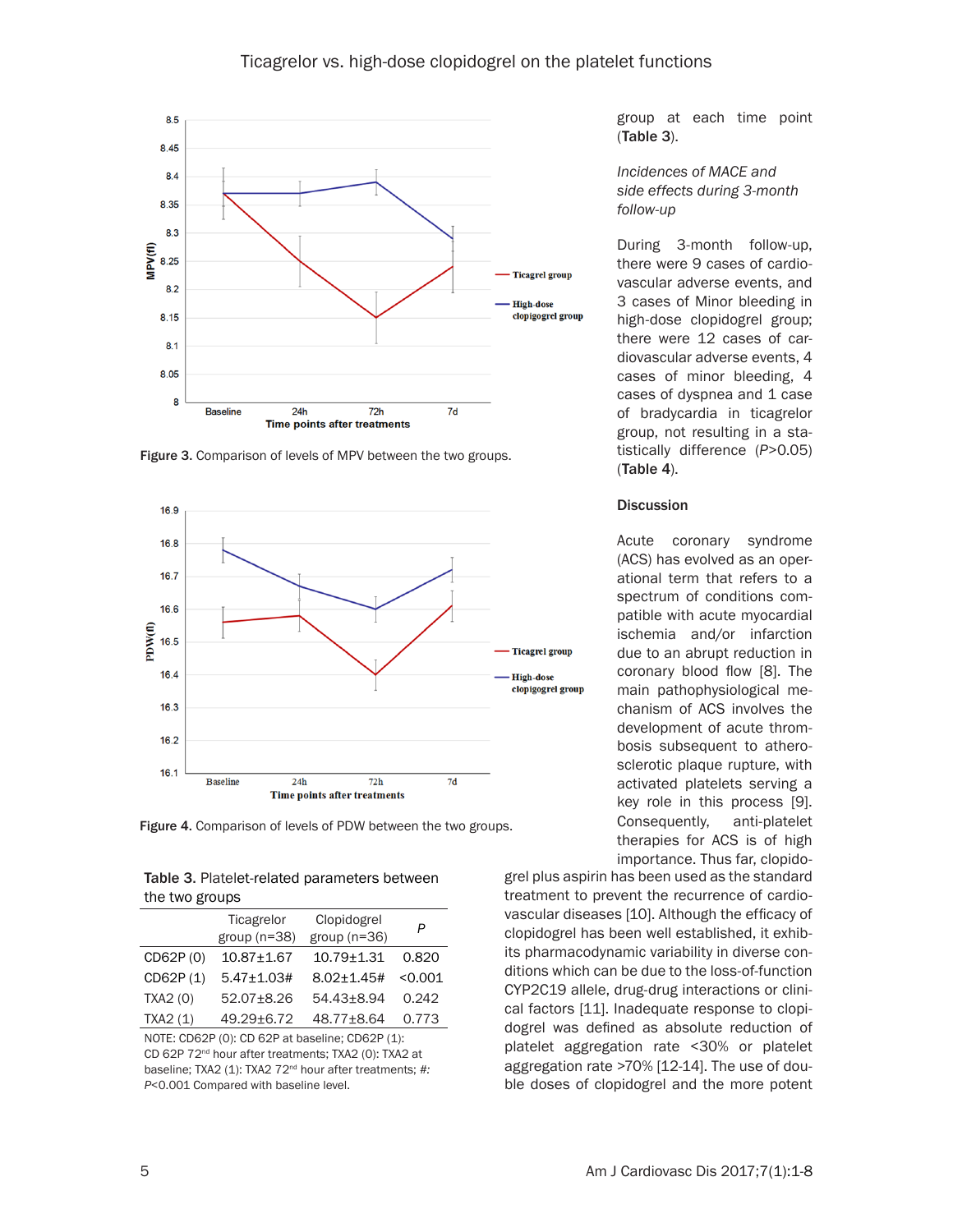|                                       | Ticagrelor<br>group $(n=38)$ | Clopidogrel<br>group $(n=36)$ | P     |
|---------------------------------------|------------------------------|-------------------------------|-------|
| Cardiac death-n. (%)                  | O(0)                         | (0)                           |       |
| Heart Failure-n. (%)                  | 0(0)                         | (0)                           |       |
| Remyocardial Infarction-n. (%)        | O(0)                         | 1(2.7)                        | 0.486 |
| Targeted Vessel Reconstruction-n. (%) | 0(0)                         | (0)                           |       |
| Cardiac Readmission-n. (%)            | 2(5.3)                       | 4(11.1)                       | 0.418 |
| TIMI bleeding-n. (%)                  |                              |                               |       |
| Major bleeding                        | O(0)                         | (0)                           |       |
| Minor bleeding                        | 4(10.5)                      | 3(8.3)                        | 1.000 |
| Minimal bleeding                      | 1(2.6)                       | 1(2.7)                        | 1.000 |
| Dyspnea-n. (%)                        | 4(10.5)                      | O(0)                          | 0.116 |
| Bradycardia-n. (%)                    | 1(2.6)                       | O(0)                          | 1.000 |
|                                       |                              |                               |       |

Table 4. Major adverse cardiac events and side effects during

follow-up

thienopyridine prasugrel to reduce PAR and subsequent cardiovascular events have not been successful, partially due to the studies being conducted with low event rates and lowrisk patients [15, 16]. As a new developed P2Y12 receptor antagonist, ticagrelor is chosen to perform the optimization of DAPT due to its direct and reversible role [8, 17, 18]. Because ticagrelor does not need metabolic activation and has less interindividual variation in drug action, it is a more potent antiplatelet drug in comparison with clopidogrel. In the global Phase III PLATelet inhibition and patient Outcomes (PLATO) trial, ticagrelor exceeded clopidogrel in reducing cardiovascular (CV) death [6]. However, few studies have focused on the clinical effects and platelet functions of ticagrelor and high-dose clopidogrel in ACS patients inadequate response to clopidogrel. The aim of the study was to comparison of ticagrelor and high-dose clopidogrel on the platelet functions in ACS patients with inadequate response to clopidogrel. The results of this study indicated that routine dose ticagrelor and high-dose clopidogrel could obviously decrease platelet reactivity, and the effect of ticagrelor was much more significantly. Ticagrelor could decrease the expression of CD62P and strongly inhibit the activation of platelet more significantly than high-dose of clopidogrel. Comparing with high-dose clopidogrel, there was a tendency that ticagrelor could reduce the incidence of MACE, without increase of hemorrhage events.

In this study, the platelet aggregation rate was measured by turbidimetric method. Inadequate response to clopidogrel was defined as absolute reduction of PAR <30% or PAR >70% with 5 μmol/l ADP. In this study, both ticagrelor and high-dose clopidogrel could decrease the incidences of high platelet reactivity. Percent inhibitions of 5 μmol/l ADP-induced PAR were significantly lower in the ticagrelor group versus high-dose clopidogrel group. This may indicated that ticagrelor may be more officious and benefit for the treatments of ACS.

MPV and PDW are simple platelet indices, which increase during platelet activation. Platelet size measured as mean platelet volume (MPV) possibly is a simple and accurate way to estimate platelet activity [19]. Previous studies showed that increased MPV was associated with increased risk of myocardial infarction independent of known cardiovascular risk factors. Increased PDW probably reflects a dysregulation in thrombopoiesis, which is also translated by the multiple abnormalities of platelet reactivity and the change in platelet membrane and adenine nucleotide content that have been previously described [20, 21]. No differences were found during the treatments of ticagrelor and high-dose clopidogrel on the levels of PLT counts, MPV and PDW. The main reasons of this results were due to the mechanisms of ticagrelor and clopidogrel, which worked through CYP pathways on the antiplatelet response. Other names for CD62P includes P-selectin [22], and functions as a cell adhesion molecule on the surfaces of activated endothelial cells, which line the inner surface of blood vessels, and activated platelets. TXA2 is one of the secondary agonists which play an important role as cofactors when platelets are activated by agonists such as collagen or thrombin [23]. We found that it was lower in ticagrelor group than that in high-dose clopidogrel group at the  $24<sup>th</sup>$  hour  $(5.47\pm1.03)$  ng/ml vs. (8.02±1.45) ng/ml, *P*<0.001] while the CD62P concentrations of the two groups significantly decrease to the baseline levels (*P*< 0.001). This effect of ticagrelor may contribute to further inhibition on platelet activation in ACS patients.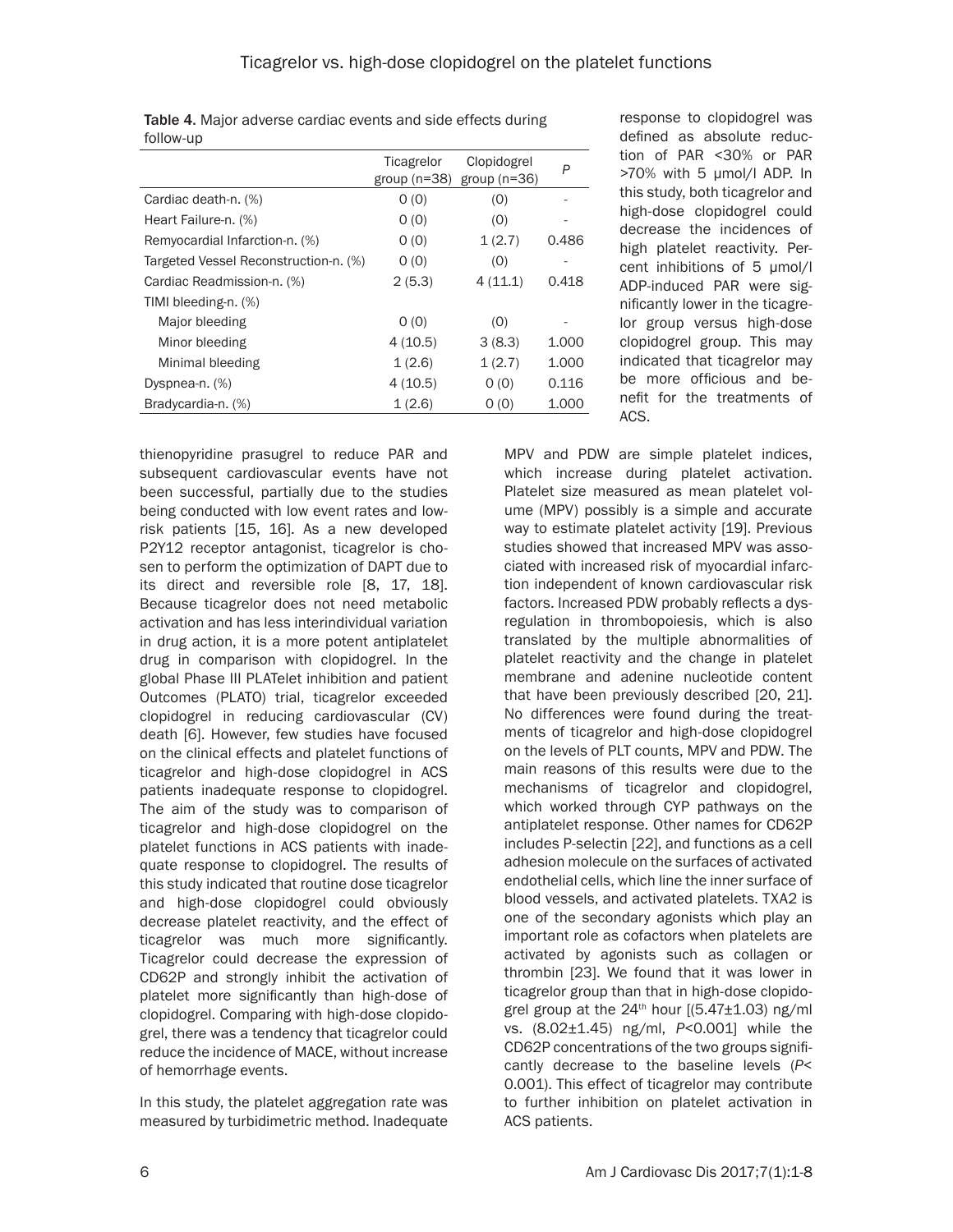In this study, no differences of the incidences of MACE were found between the two groups, although the incidences of minor bleeding and dyspnea were a little higher in ticagrelor group. It was thought be considered safety of ticagrelor in the use of the treatments in patients with ACS.

Limitation of the study: This is a small scale study. Therefore, further adequately powered studies will be required to determine whether these physiological observations can be translated to improve patient outcomes and to assess the safety of this strategy.

This is the first study to evaluate the effects of ticagrelor and high-dose clopidogrel on the platelet functions in patients with inadequate response to clopidogrel. We found that ticagrelor could further decrease levels of platelet aggression rate and CD62p compared with high-dose clopidogrel, without serious side effects.

# Disclosure of conflict of interest

None.

Address correspondence to: Xianghua Fu, Department of Cardiology, The Second Hospital of Hebei Medical University, Shijiazhuang 050000, China. E-mail: [fuxh999@163.com](mailto:fuxh999@163.com)

## References

- [1] Yusuf S, Zhao F, Mehta SR, Chrolavicius S, Tognoni G, Fox KK; Clopidogrel in Unstable Angina to Prevent Recurrent Events Trial Investigators. Effects of clopidogrel in addition to aspirin in patients with acute coronary syndromes without ST-segment elevation. N Engl J Med 2001; 345: 494-502.
- [2] Steinhubl SR, Berger PB, Mann JT 3rd, Fry ET, DeLago A, Wilmer C, Topol EJ; CREDO Investigators. Clopidogrel for the reduction of events during observation. Early and sustained dual oral antiplatelet therapy following percutaneous coronary intervention: a randomized controlled trial. JAMA 2002; 288: 2411-2420.
- [3] Sabatine MS, Cannon CP, Gibson CM, López-Sendón JL, Montalescot G, Theroux P, Lewis BS, Murphy SA, McCabe CH, Braunwald E; Clopidogrel as Adjunctive Reperfusion Therapy (CLARITY)-Thrombolysis in Myocardial Infarction (TIMI) 28 Investigators. Effect of clopidogrel pretreatment before percutaneous coronary intervention in patients with ST-elevation

myocardial infarction treated with fibrinolytics: the PCI-CLARITY study. JAMA 2005; 294: 1224-1232.

- [4] Ahn SG, Lee SH, Yoon JH, Kim WT, Lee JW, Youn YJ, Ahn MS, Kim JY, Yoo BS, Yoon J, Choe KH. Different prognostic significance of high on-treatment platelet reactivity as assessed by the VerifyNow P2Y12 assay after coronary stenting in patients with and without acute myocardial infarction. JACC Cardiovasc Interv 2012; 5: 259-267.
- [5] Angiolillo DJ, Shoemaker SB, Desai B, Yuan H, Charlton RK, Bernardo E, Zenni MM, Guzman LA, Bass TA, Costa MA. Randomized comparison of a high clopidogrel maintenance dose in patients with diabetes mellitus and coronary artery disease: results of the optimizing antiplatelet therapy in diabetes mellitus (OPTI-MUS) study. Circulation 2007; 115: 708-716.
- [6] Wallentin L, Becker RC, Budaj A, Cannon CP, Emanuelsson H, Held C, Horrow J, Husted S, James S, Katus H, Mahaffey KW, Scirica BM, Skene A, Steg PG, Storey RF, Harrington RA; PLATO Investigators, Freij A, Thorsén M. Ticagrelor versus clopidogrel in patients with acute coronary syndromes. N Engl J Med 2009; 361: 1045-1057.
- [7] Hauk L. Management of non-ST elevation acute coronary syndrome: a guideline from the AHA and ACC. Am Fam Physician 2015; 92: 151-153.
- [8] Anderson JL, Adams CD, Antman EM, Bridges CR, Califf RM, Casey DE Jr, Chavey WE 2nd, Fesmire FM, Hochman JS, Levin TN, Lincoff AM, Peterson ED, Theroux P, Wenger NK, Wright RS, Jneid H, Ettinger SM, Ganiats TG, Philippides GJ, Jacobs AK, Halperin JL, Albert NM, Creager MA, DeMets D, Guyton RA, Kushner FG, Ohman EM, Stevenson W, Yancy CW. 2012 ACCF/AHA focused update incorporated into the ACCF/AHA 2007 guidelines for the management of patients with unstable angina/non-ST-elevation myocardial infarction: a report of the American college of cardiology foundation/American heart association task force on practice guidelines. J Am Coll Cardiol 2013; 61: e179-347.
- [9] Anderson SD, Shah NK, Yim J, Epstein BJ. Efficacy and safety of ticagrelor: a reversible P2Y12 receptor antagonist. Ann Pharmacother 2010; 44: 524-537.
- [10] Kushner FG, Hand M, Smith SC Jr, King SB 3rd, Anderson JL, Antman EM, Bailey SR, Bates ER, Blankenship JC, Casey DE Jr, Green LA, Hochman JS, Jacobs AK, Krumholz HM, Morrison DA, Ornato JP, Pearle DL, Peterson ED, Sloan MA, Whitlow PL, Williams DO. 2009 focused updates: ACC/AHA guidelines for the management of patients with ST-elevation myocardial